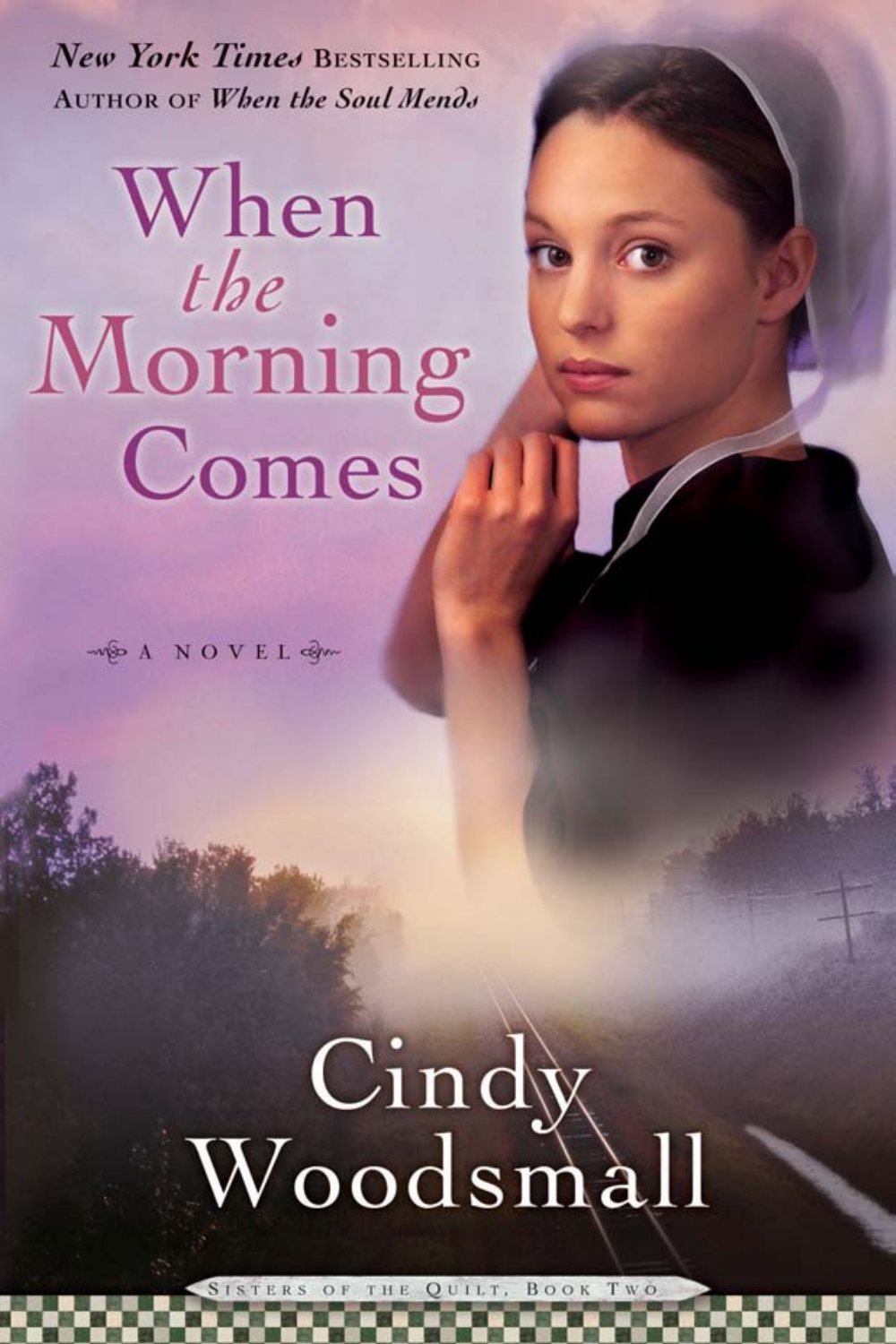# **Praise for**  *When the Morning Comes*

"Cindy Woodsmall writes *real*—real people, real conflicts, real emotions. When you open her book, you enter her world and live the story with the characters. *When the Morning Comes* is a journey of discovering faith, of overcoming trauma, of learning to depend on God's sustaining strength. I eagerly await installment three of the Sisters of the Quilt series!"

> —KIM VOGEL SAWYER, author of *Bygones* and *Where Willows Grow*

"Harness making and prayer Kapps meet cell phones and photography in this latest Cindy Woodsmall novel blending the old world with the new. Through Amish and Mennonite characters in tension with their contemporary world, Cindy weaves the fabric of all faith communities hoping to be relevant to the world around them—and each other—while not losing the strengths of their forefathers and foremothers.*When the Morning Comes* is a fine rendering of struggle and joy that resonates long after the last words are read."

> —JANE KIRKPATRICK, award-winning author of the Change and Cherish Series, including *A Tendering in the Storm*

# **Praise for**  *When the Heart Cries*

"Debut author Woodsmall's free-flowing prose evokes emotion while exploring the relational dynamics of the Amish community and its long-treasured way of life."

—*Christian Retailing*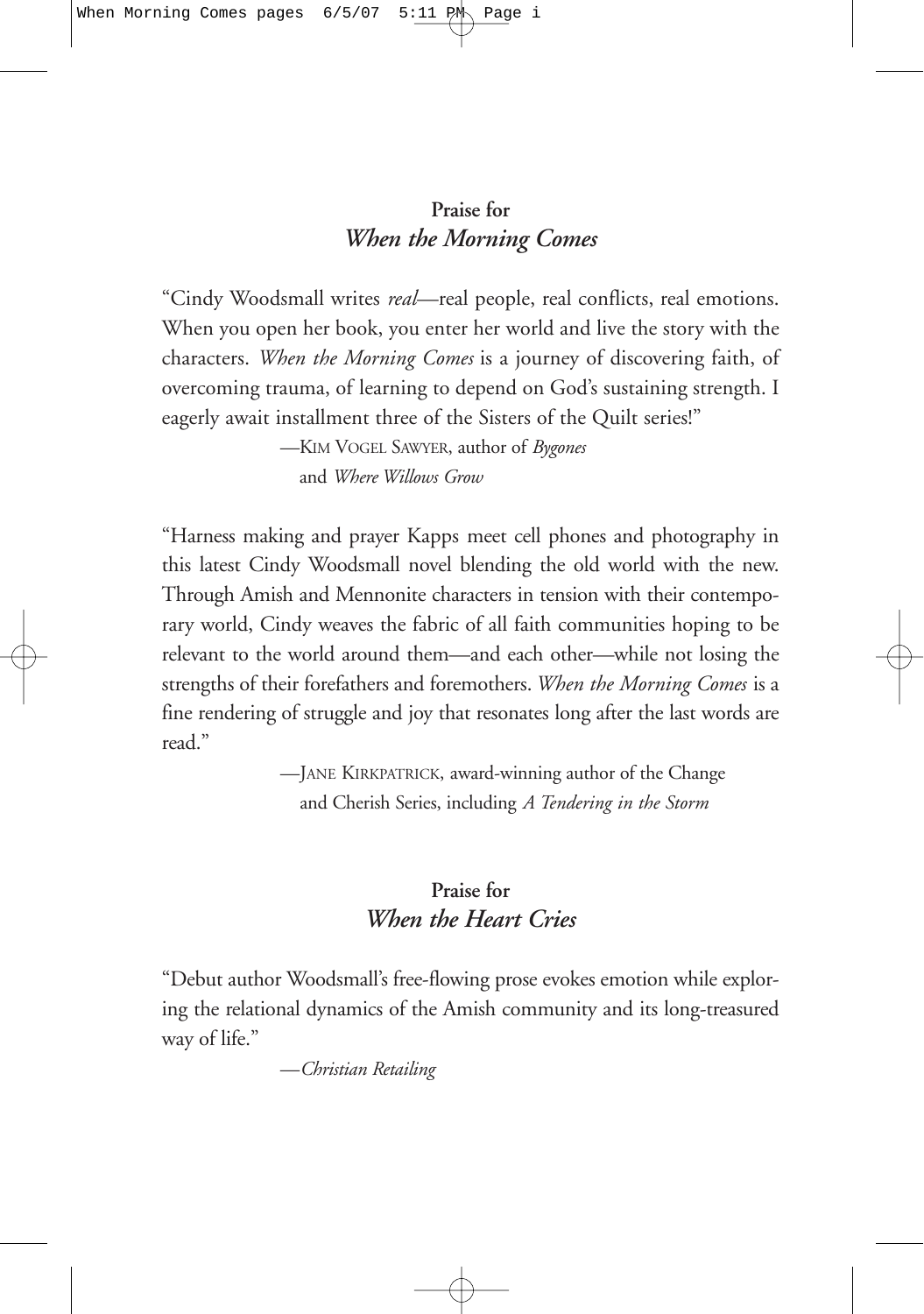"Hannah's struggles and painful experiences as an outsider in her own home will touch the hearts of those familiar with Beverly Lewis's Amish stories. Woodsmall's style packs a powerful emotional punch."

—*Library Journal*

"[Hannah's] story is both touching and tragic, yet hope shines through every page-turning chapter. A moving and meaningful first novel."

> —LIZ CURTIS HIGGS, best-selling author of *Grace in Thine Eyes*

"*When the Heart Cries* is a compelling and moving beginning to what promises to be a great new series."

> —DEBORAH RANEY, author of *A Vow to Cherish* and *Remember to Forget*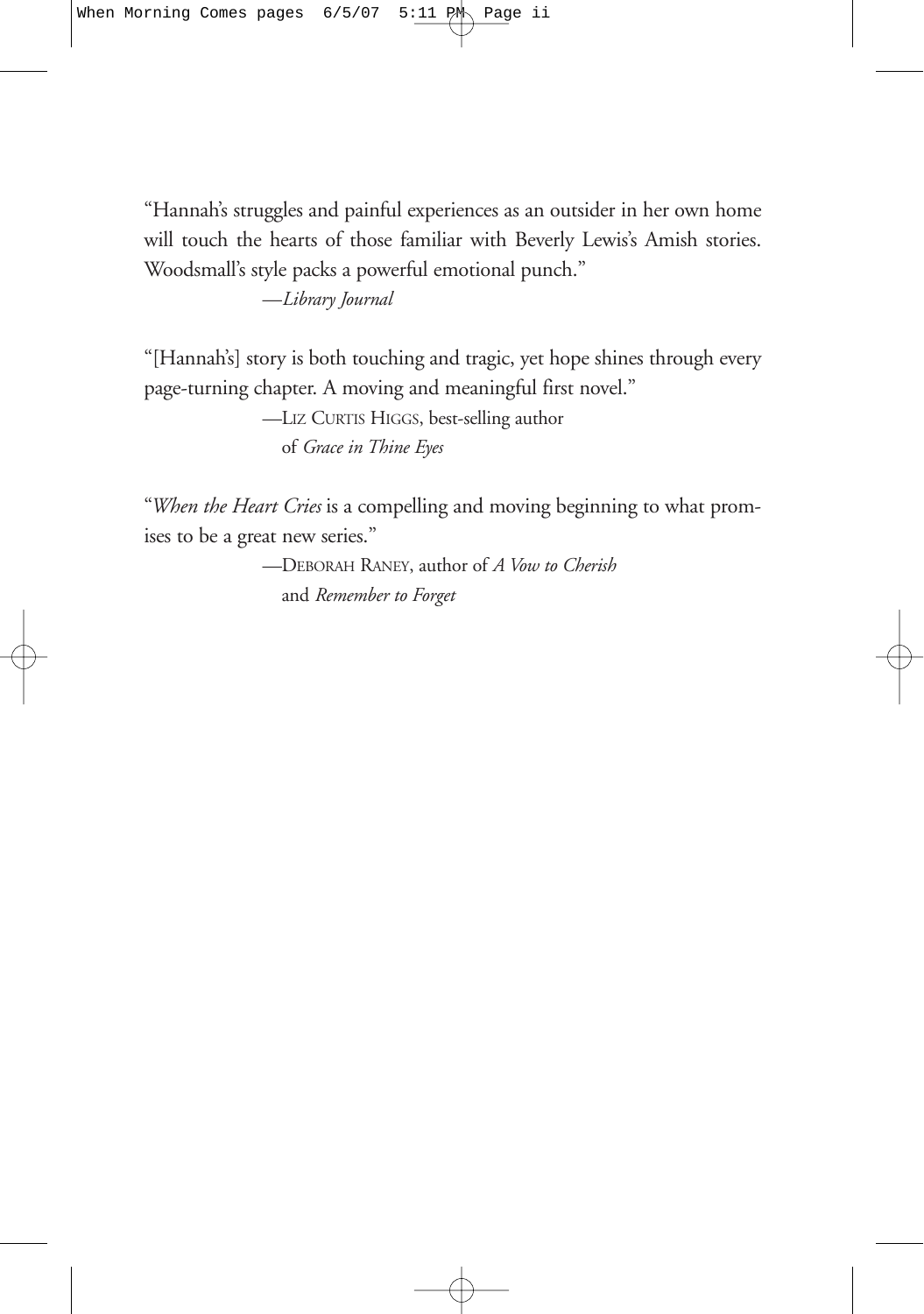# When the Morning Comes

mp A NOVEL com

# Cindy Woodsmall

**S ISTERS OF THE Q UILT , B OOK T W O**

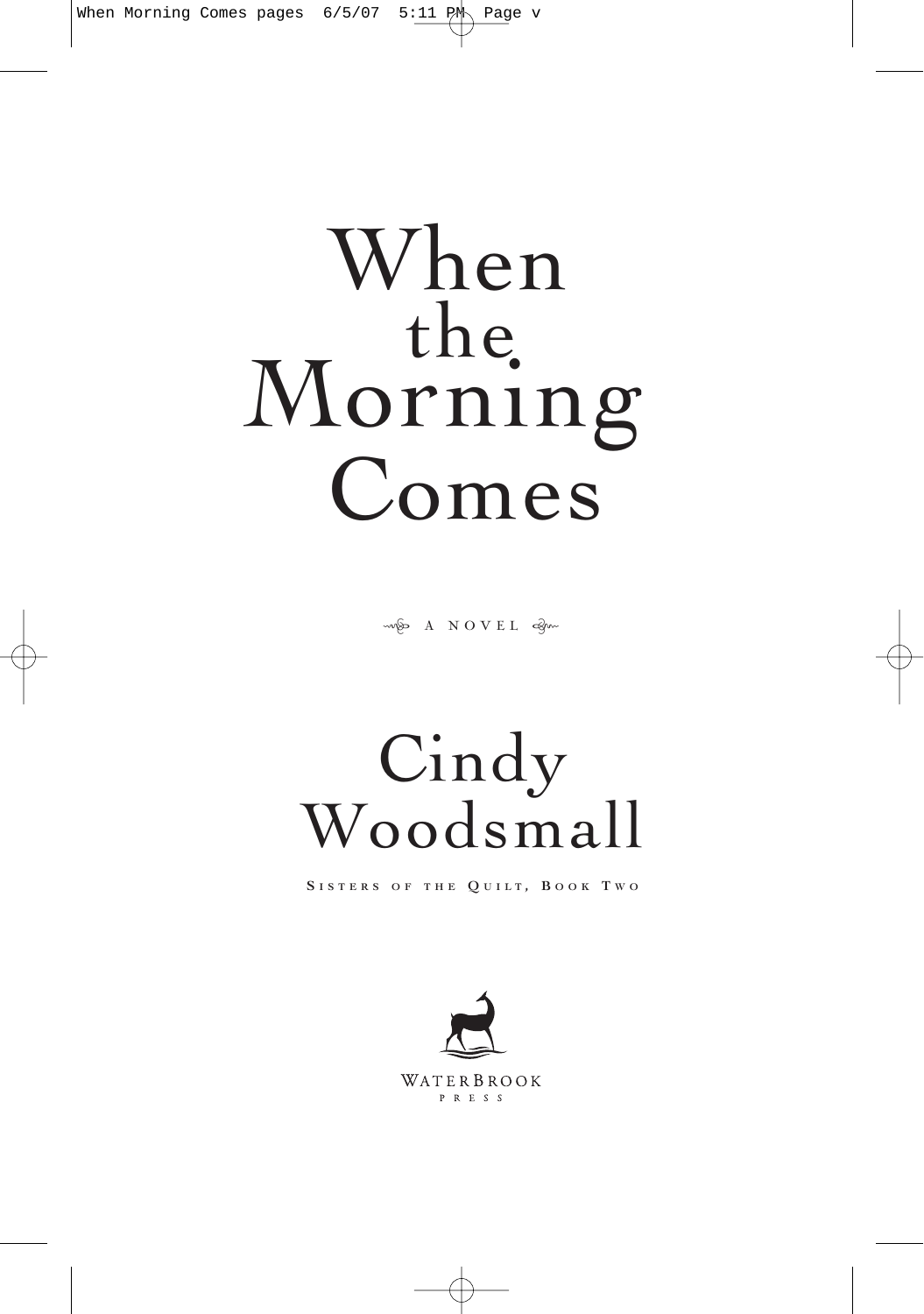WHEN THE MORNING COMES PUBLISHED BY WATERBROOK PRESS 12265 Oracle Boulevard, Suite 200 Colorado Springs, Colorado 80921 *A division of Random House Inc.*

The Scripture quotations on pages 249, 251, and 301 are taken from The Holy Bible: International Standard Version. Copyright © 1994–2007 by the ISV Foundation of Fullerton, California. All rights reserved internationally. The quotation of Galatians 6:7 on page 301 is taken from the King James Version.

The characters and events in this book are fictional, and any resemblance to actual persons or events is coincidental.

ISBN: 978-1-4000-7293-4

Copyright © 2007 by Cindy Woodsmall

All rights reserved. No part of this book may be reproduced or transmitted in any form or by any means, electronic or mechanical, including photocopying and recording, or by any information storage and retrieval system, without permission in writing from the publisher.

WATERBROOK and its deer design logo are registered trademarks of WaterBrook Press, a division of Random House Inc.

Library of Congress Cataloging-in-Publication Data Woodsmall, Cindy. When the morning comes : a novel / Cindy Woodsmall. — 1st ed. p. cm. — (Sisters of the quilt ; bk. 2) ISBN 978-1-4000-7293-4 (alk. paper) 1. Amish women—Fiction. 2. Amish—Fiction. I. Title. PS3623.O678W475 2007 813'.6—dc22

2007015366

Printed in the United States of America 2007—First Edition

10 9 8 7 6 5 4 3 2 1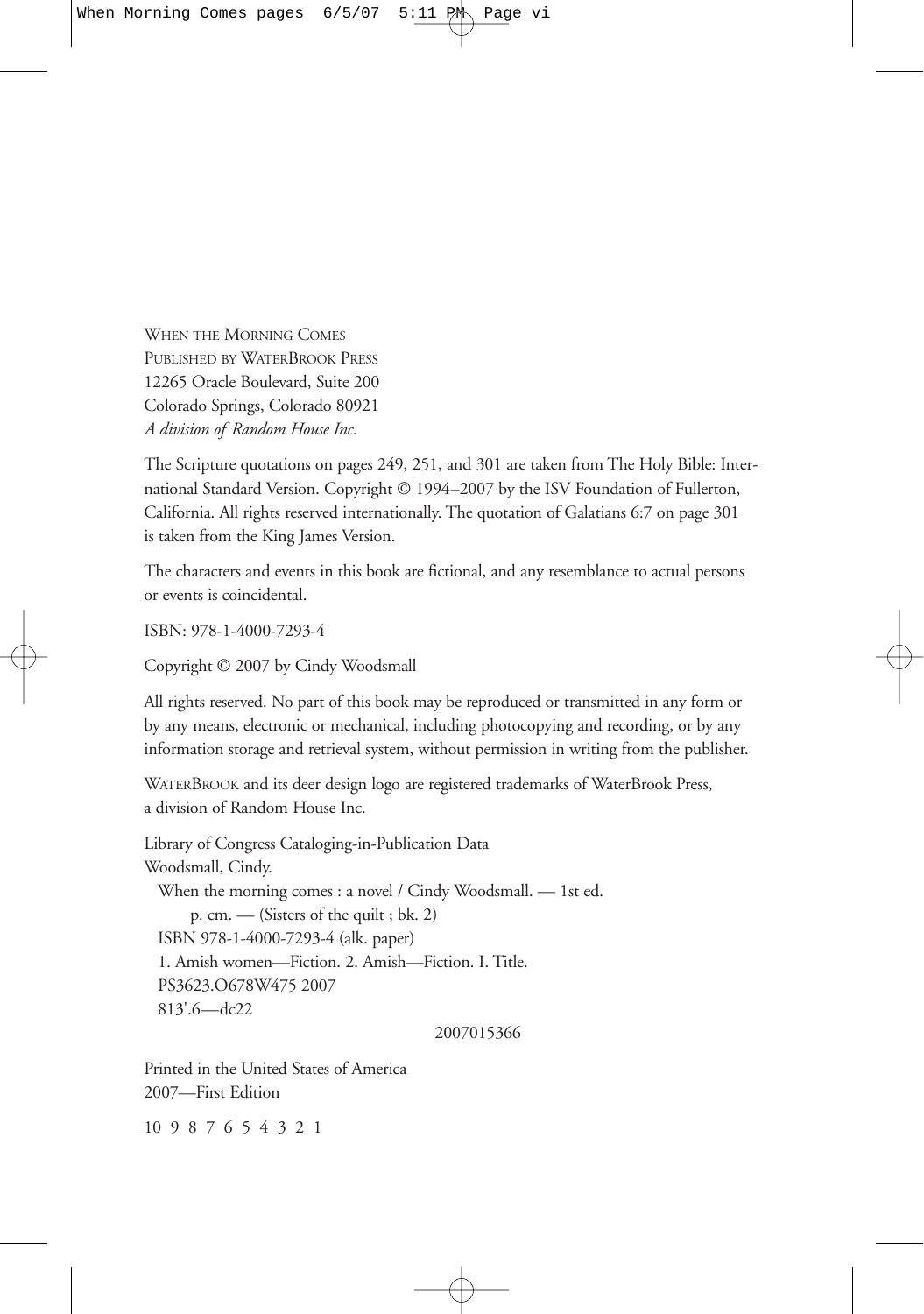

To my dear friend and amazing critique partner Marci Burke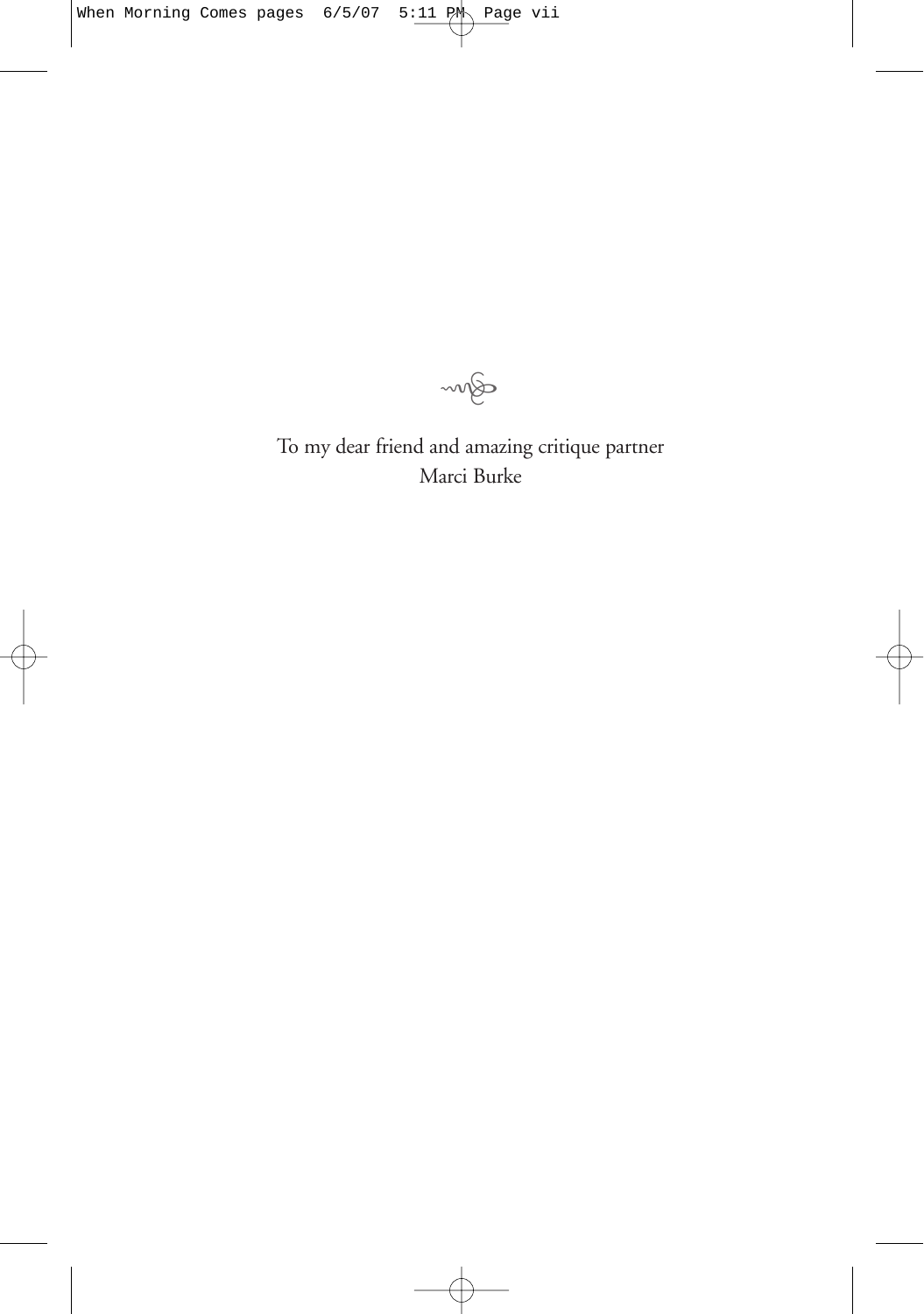## SISTERS OF THE QUILT SERIES

# **Main Characters from Book 1:** *When the Heart Cries*

- Hannah Lapp—age seventeen, Old Order Amish. She left her family home in Owl's Perch, Pennsylvania, in disgrace to start a new life in Winding Creek, Ohio, with her shunned aunt Zabeth. She was secretly engaged to Paul Waddell for several months.
- Zeb and Ruth Lapp—Hannah's Old Order Amish parents. In addition to Luke, Hannah, and Sarah, they have four other children: Levi, age nineteen; Esther, age twelve; Samuel, age seven; Rebecca, age four.
- Luke Lapp—age twenty-one, Old Order Amish. He is Hannah's eldest brother and one-time close friend, who struggled to believe the truth about his sister's tragedy. He is engaged to Mary Yoder.
- Sarah Lapp—age fifteen, Old Order Amish. She is a troubled person and generated rumors about her sister Hannah.
- Matthew Esh—age twenty-one, Old Order Amish, and a loyal friend to Hannah. He's in love with Elle Leggett. His parents are Naomi and Raymond Esh, and he has two brothers: David, age thirteen, and Peter, age ten.
- Elle Leggett—age twenty-two, not confirmed into the Amish church. She was born to Englischer parents, but Elle's mother died, and her father abandoned her during her childhood. Abigail and Hezekiah (Kiah) Zook—a childless, Old Order Amish couple—took her in and raised her Plain.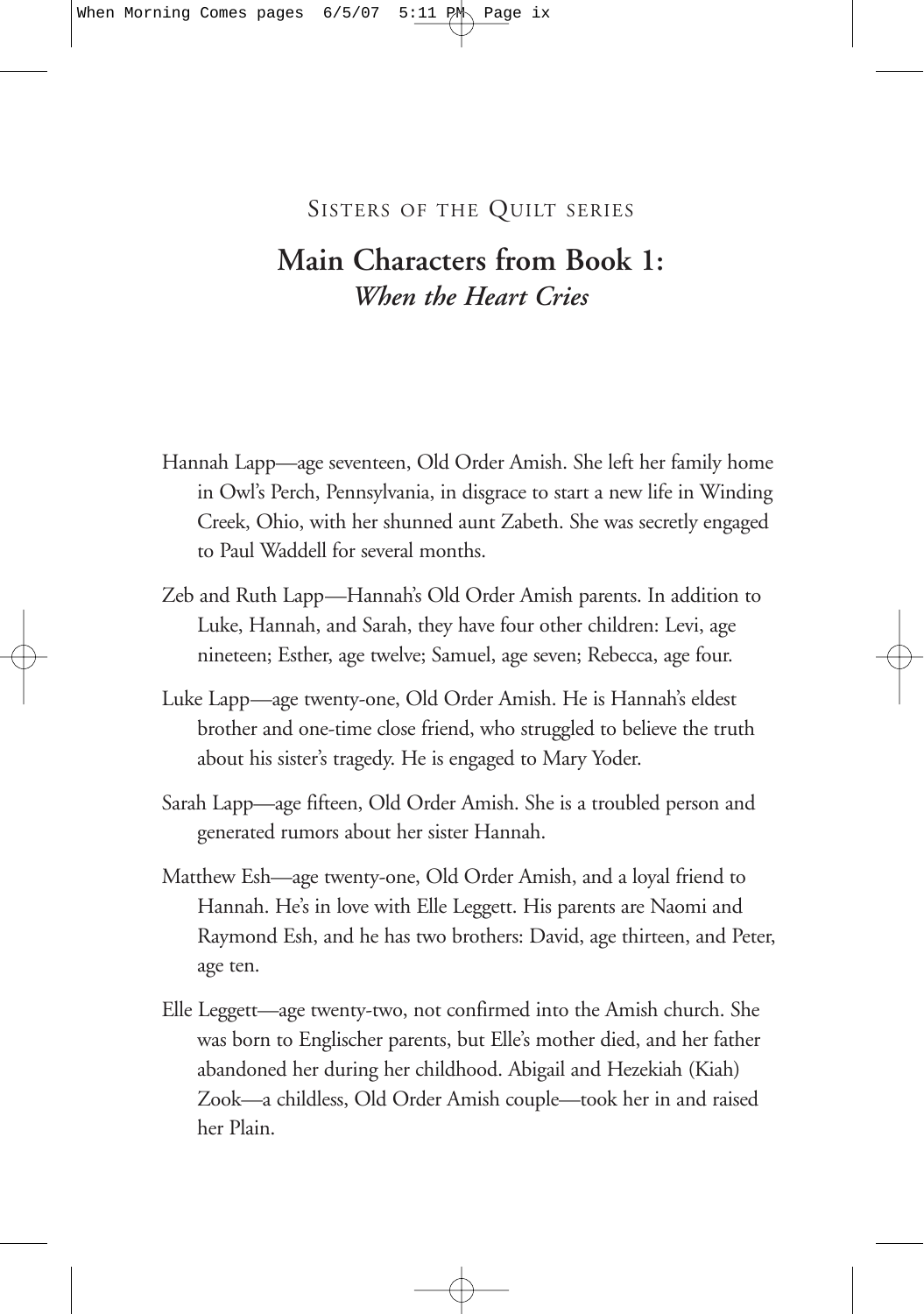- Dorcas Miller—age twenty-one, a Plain Mennonite. She is friends with Paul and his family and, before high-school graduation, attended the same Plain Mennonite school as Paul.
- Paul Waddell—age twenty-one, a Plain Mennonite, and a college senior. For years he's dreamed of marrying Hannah and using his social-work degree to help families. Then he discovered his fiancée's secret.
- Katie [Gram] Waddell—Paul's Plain Mennonite grandmother. She lives a mile from the Lapp home and had Hannah working as a helper until her attack. Paul lived at Gram's during his summer breaks.
- Gram, Dorcas, and Paul's older sister, Carol—the only people in Paul's life who knew about his relationship with Hannah. Carol's husband is William, and they have two young sons.
- Mary Yoder—age seventeen, Old Order Amish. Mary is Hannah's best friend and is engaged to Hannah's brother Luke. She is still recovering from a horse-and-buggy collision with a car. Mary's parents are Becky and John Yoder, and she has nine brothers.
- Eli Hostetler—bishop to the Owl's Perch Old Order Amish families. He told the community to leave Hannah in solitude during a critical point in her pregnancy, attempting to force her to reconsider her account of her tragedy. His wife is Grace Hostetler.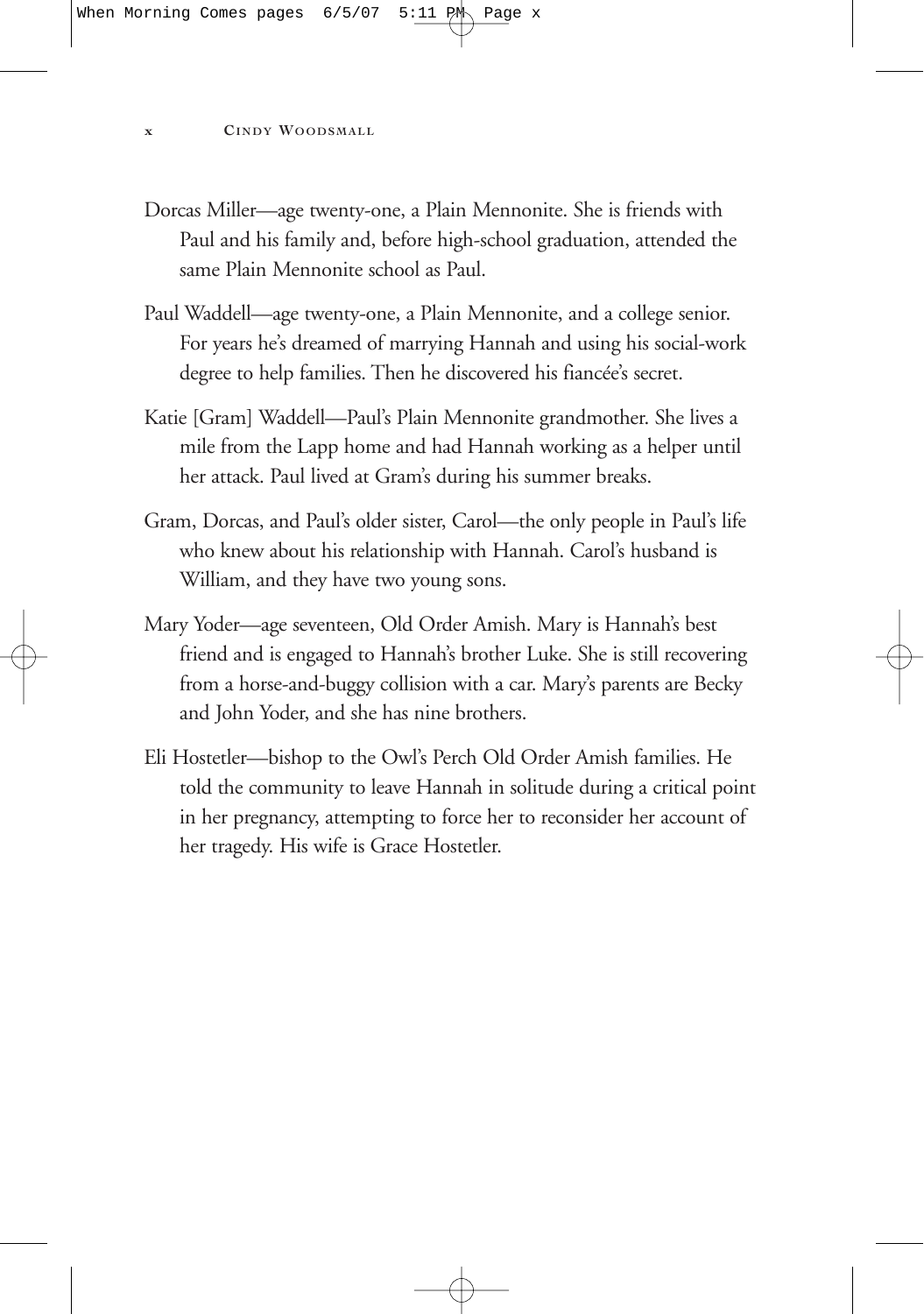

 $\mathcal{F}/\mathcal{F}$  annah gripped the railing as the train squealed and moaned, coming to a halt. Her body ached from the absence of the life she'd carried inside her only days ago. When the conductor opened the door to the outside, a cold blast of night air stole her breath. He stepped off the train with her bag in hand and turned to help her onto the platform.

"It's bad out here tonight." The man glanced across the empty parking lot, then passed her the traveling bag. It weighed little in spite of carrying all she owned—all she'd begin this new life with. "You got somebody meeting you, young lady?"

Wishing she had a decent answer to that question, Hannah studied her surroundings. The old depot was dark and deserted. Not one sign of life anywhere, except on the train that was about to depart. She glanced the length of the train in both directions. There wasn't another soul getting off.

The conductor's face wrinkled with concern. "The building stays locked 24/7. It's no longer an operating depot, but we drop people off here anyway. When somebody lands in Alliance, they better have made plans."

A few hundred feet to her right stood a small blue sign with a white outline of a phone on it. "I've got plans," she whispered, hoping he wouldn't ask any other questions.

He nodded, grabbed the two-way radio off his hip, and said something into it. Of course he wouldn't ask anything else. He had a job to do—a train to catch.

As he stepped back onto the train, it slowly pulled away, its whistle sounding long and loud. For hours as she'd traveled from Owl's Perch, Pennsylvania, heading for Alliance, Ohio, the train whistle had stirred a sense of hope and well-being within her. But as her haven of shelter and food disappeared around a bend, a deep feeling of aloneness shrouded her.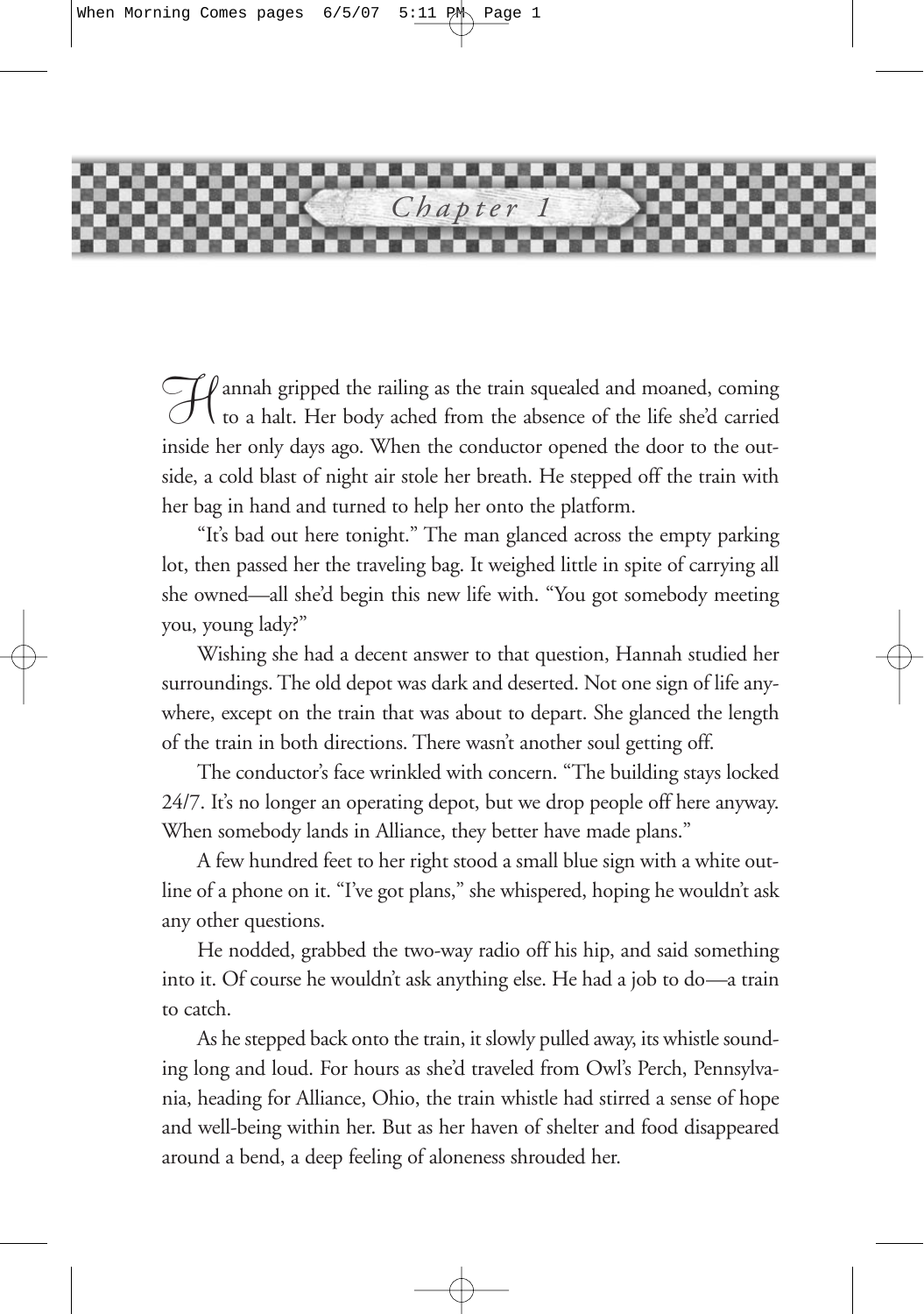She turned toward the sign with the emblem of the phone on it. Unsure whether she had enough information to get her aunt's phone number by calling 411, she began to realize how foolhardy she'd been not to make calls during the layover at Union Station in Pittsburgh. She'd been so afraid she would miss her next train that she had stayed on a seat, waiting.

Wrapping her woolen shawl even tighter around her, she made her way to the phone. But once she stood in front of the sign, she saw there wasn't a phone after all. She walked around the pole, searching. She spanned out a bit farther, circling the empty lot. The sign was wrong.

#### *God, what have I done?*

She'd freeze before morning.

Walking around the building again, Hannah searched for a nook to shelter her from the wind. Finding nothing, she crossed the graveled parking lot to the edge of the paved road. To her left was a hill with a sharp curve and no hint of what lay beyond it. To her right, down about half a mile, groups of lights shone from high atop poles.

Shivering, she set out for the lights, hoping they would lead her to shelter of some sort. Each step made her abdomen contract in pain.

In her great efforts to keep Paul, she'd lost everything.

## *Everything.*

The word went round and round in her head, draining her will. In the distance to her left, she could make out the backsides of a few homes that looked dilapidated even under the cover of night. It appeared that Alliance, or at least this part of it, was every bit as poor as she was.

She approached the lighted area. Sidewalks and old-fashioned stores lined each side of the street. Most of the shops had glass fronts, and each was dark inside except for some sort of night-light. Desperate for warmth and too weary to worry about laws, she wondered if one of the doors might be unlocked. The door to each store sat back a good six to eight feet between two walls of storefront glass, like a deep hallway. The moment she stepped into one of the passageways, the harsh wind couldn't reach her. She knocked on the door before trying the knob. The place was locked.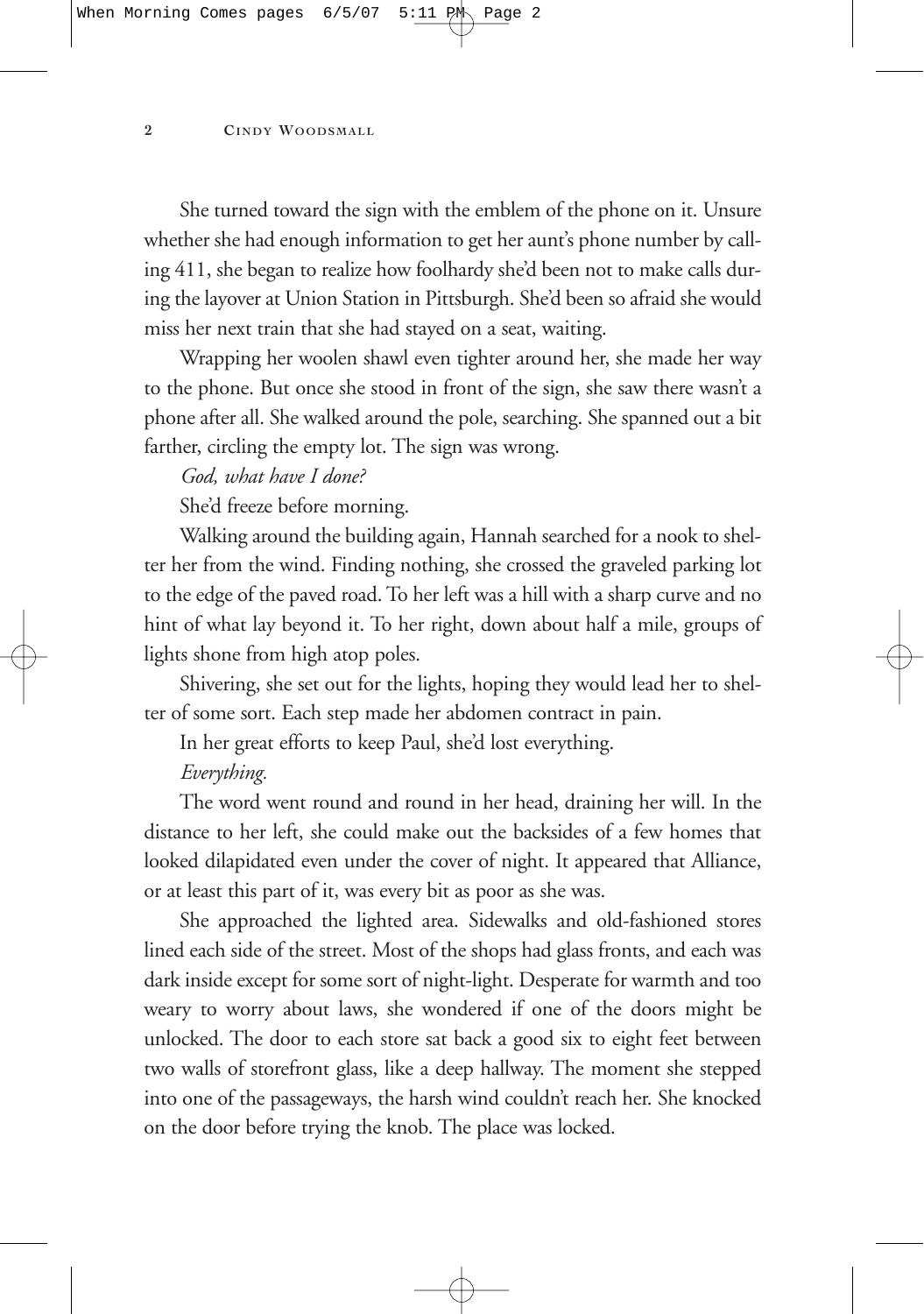She walked to the next store and tried again. It, too, was locked. Moving from doorway to doorway, she grew uncomfortably sleepy.

Too tired to try anything else, Hannah leaned back against the cold plateglass window of the dime store and slid to a sitting position. She pulled out the two dresses she'd packed in her traveling bag and put one dress over her and scooted the other one under her, trying to get some distance between herself and the icy concrete. She removed her prayer *Kapp,* loosened her hair from its bun for added warmth, and tied her Kapp back on tight.

Sleep came in sporadic measures as her body fought to stay warm. Every time she nodded off, thoughts of the life she'd left behind startled her. Her family's gray stone farmhouse, set amid rolling acreage. The Amish heritage that had once meant roots and love. Memories of her mother teaching her how to sew, cook, and tend to infants. Mary, her dearest friend, standing by her even when it meant she'd lose her fiancé, Luke, Hannah's own brother.

Images of Paul filled her mind, making the thoughts of her family vanish. She chided herself for longing for him. But her inner chastisement did nothing to stop the memories of him from pelting her. She could hear his laughter as they played board games, see the strength that radiated from his hands and arms as they worked the garden side by side, and feel his joy on the day she accepted his proposal.

### *Stop.*

Her body shook harder as cold from the concrete seeped through her clothes, and she wondered if she'd wake in the morning or freeze to death during the night.

From somewhere on the sidewalk came the sound of footsteps. Prying her eyes open, she glimpsed through the dark shadows of night and drowsiness to see the silhouette of a man at the end of the long, glass entryway. Her heart pounded, but waking to full consciousness seemed impossible. Maybe he wouldn't see her.

The next time she forced her eyes open, the broad shoulders and lanky body of a man were directly in front of her. Still unable to get fully awake, she couldn't see any more than his profile.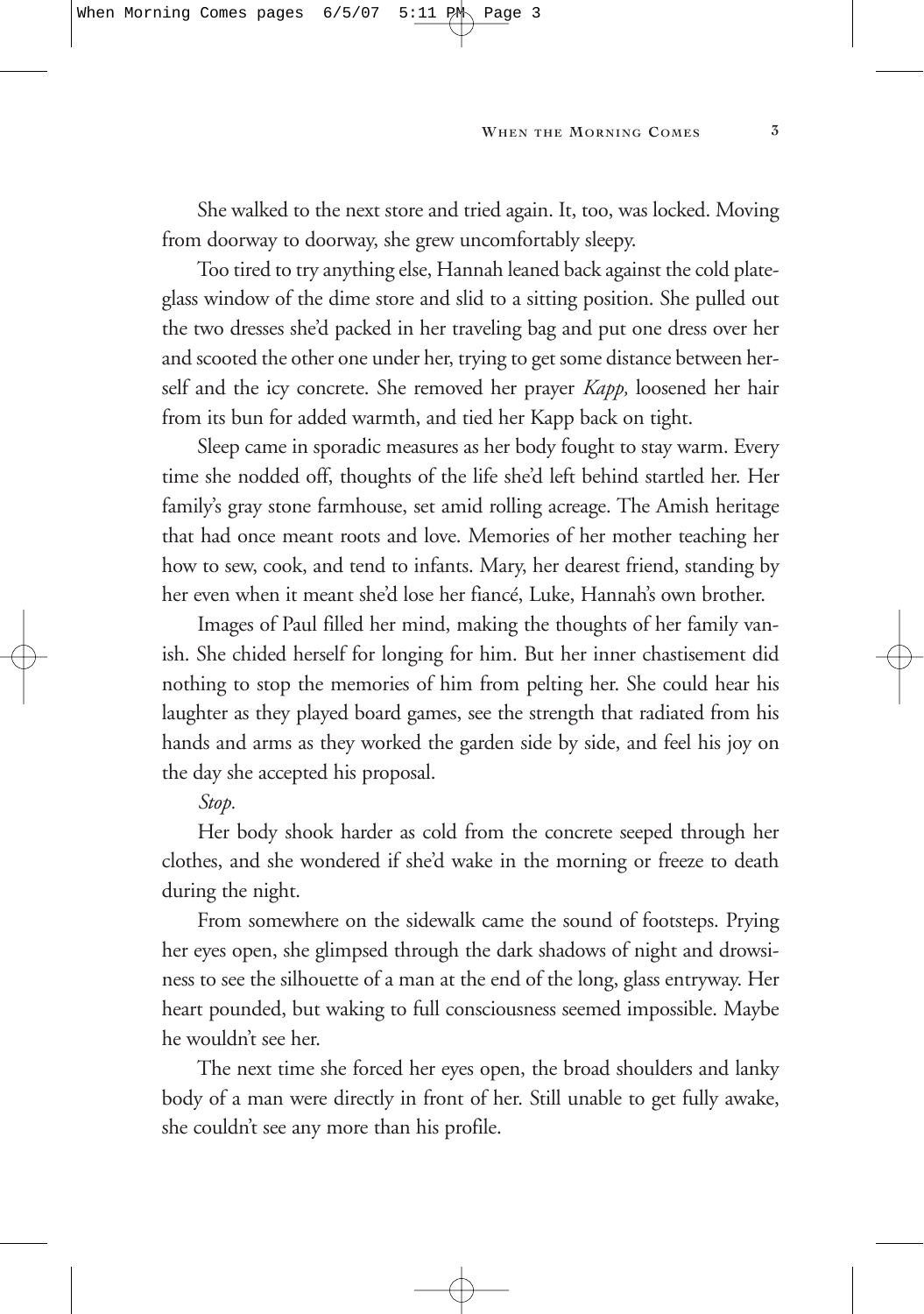With no energy or place to run, Hannah waited—like an animal caught in a trap.

He removed something from around him and placed it over her. The miserable chills eased, and she could no longer control her eyelids as warmth spread over her.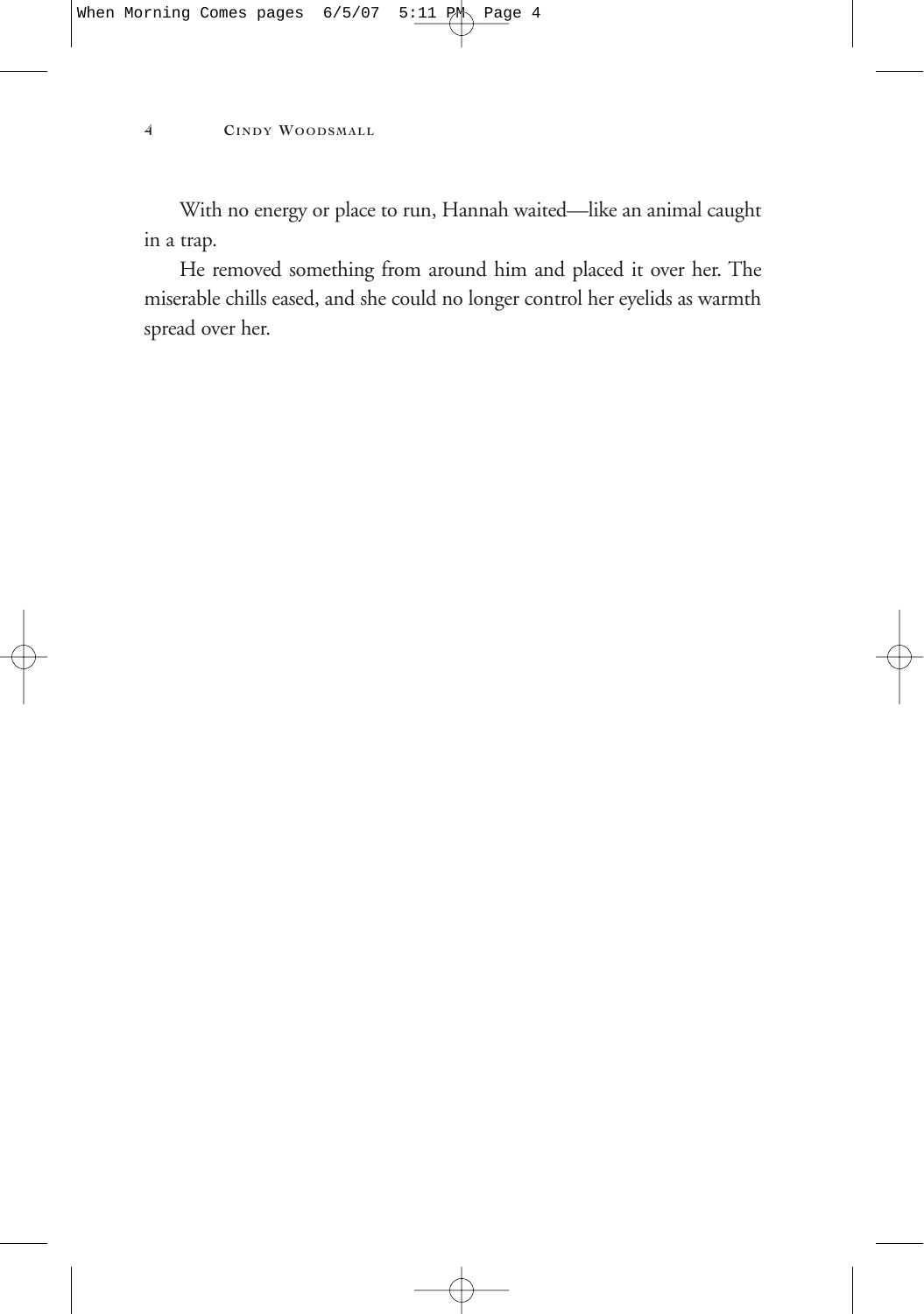

# *Perry County, Pennsylvania*

 $\theta$  rumbling to herself, Sarah grabbed her winter shawl off the peg and headed out the back door to fetch a load of wood. Early morning sun gleamed against the fresh layer of snow. As she made her way to the lean-to, the strange events of yesterday weighed heavy.

She tracked snow onto the dirt floor of the covered shed as she crossed to the stacked woodpile. Placing a split log in the crook of one arm, she mumbled complaints about Samuel not getting his chores done last night. *Daed* would hear about this.

The sound of a horse and buggy approaching made her turn. Matthew Esh was driving, and his mother, Naomi, sat beside him. As Sarah stood under the lean-to, watching them get out of the buggy, Matthew spotted her.

He dipped his head to come under the low roof. "Sarah." He nodded his greeting rather coldly, then without another word proceeded to stack firewood in the crook of his arm.

## *Of course he has nothing to say to me.*

He was Hannah's friend. And once a man saw the perfect beauty and poise of Sarah's older sister, he never glanced her way again.

Daed came out of the barn and spoke to Naomi for a moment before taking the horse by the lead. He motioned for her to go into the house. Through the open double doors to the barn, Sarah could see Levi still mucking it out after milking the cows and wondered where Luke was. Before she thought to ask Matthew what he and his mother were doing here, he strode down the hill toward her home. Sarah followed in silence.

When she entered, her three younger siblings were eating at the kitchen table.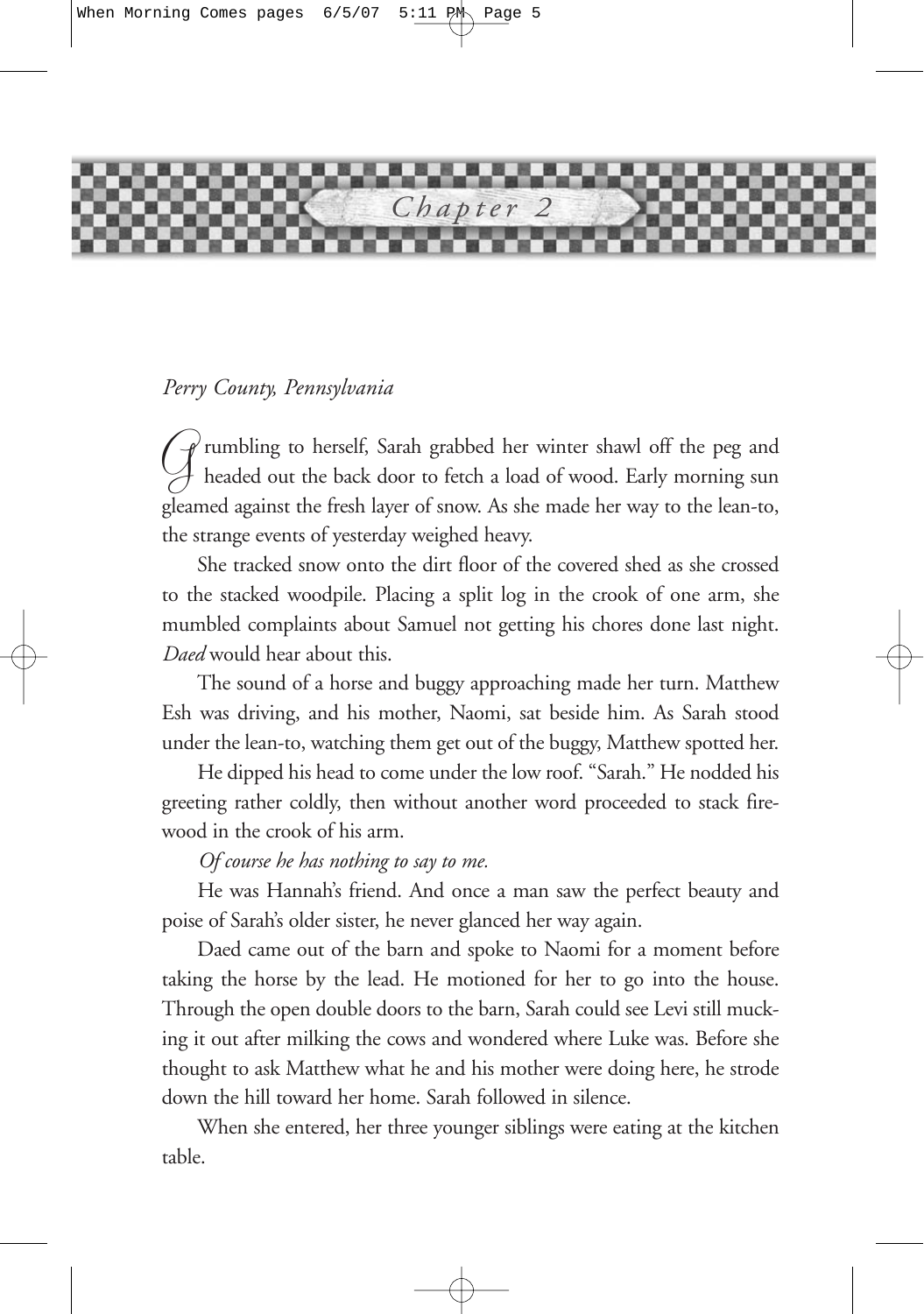Naomi stood in front of the wood stove, warming her hands. "It's awful bitter out there." Her voice sounded different today.

Matthew unloaded the wood and headed out the back door again.

"*Ya,* it is cold." Sarah dropped a couple of split logs into the woodbin and closed the lid. "The potbellied stove has been eating wood like it's candy, and the house is still a little cool."

A few minutes later Daed stalked into the kitchen from the coatroom, looking no one in the eye. Since he'd pulled off his mucky work boots, only his black woolen socks covered his feet. "Sarah, fix a pot of coffee while I fetch your mother."

Matthew came in the back door with wood piled so high in his arms he could barely see over it. Sarah moved to the woodbin and lifted the lid. Then she removed a few sticks off the top of his load.

"That's all right, Sarah. I got it." Matthew's words were void of his usual warmth.

Normally, from the moment Naomi and Matthew arrived, he and her father engaged in easy banter about horses, cows, and such. But this didn't have the feel of a normal conversation.

Sarah decided her best chance of being allowed to stay and hear a few bits of gossip was to get something into the oven as quickly as possible. After putting the coffee on to brew and filling the cups with hot tap water to warm them, she began kneading the batch of sourdough that Esther had made and set out to rise last night.

When *Mamm* and Daed came into the kitchen, they said nothing to her about leaving. But they told Esther, Rebecca, and Samuel to take their breakfast upstairs and stay there until someone called for them.

By the time Sarah returned from helping Esther get their two youngest siblings up the steps with their plates of food and drinks, the coffee was almost ready. She set the cream and sugar on the table before dumping the water from the cups down the drain and pouring the fresh brew. Placing a mug in front of each person, she was relieved that she seemed invisible to them. While they fixed their coffee, she placed a few leftover cinnamon rolls from breakfast on the table. The long, awkward silence in the room made her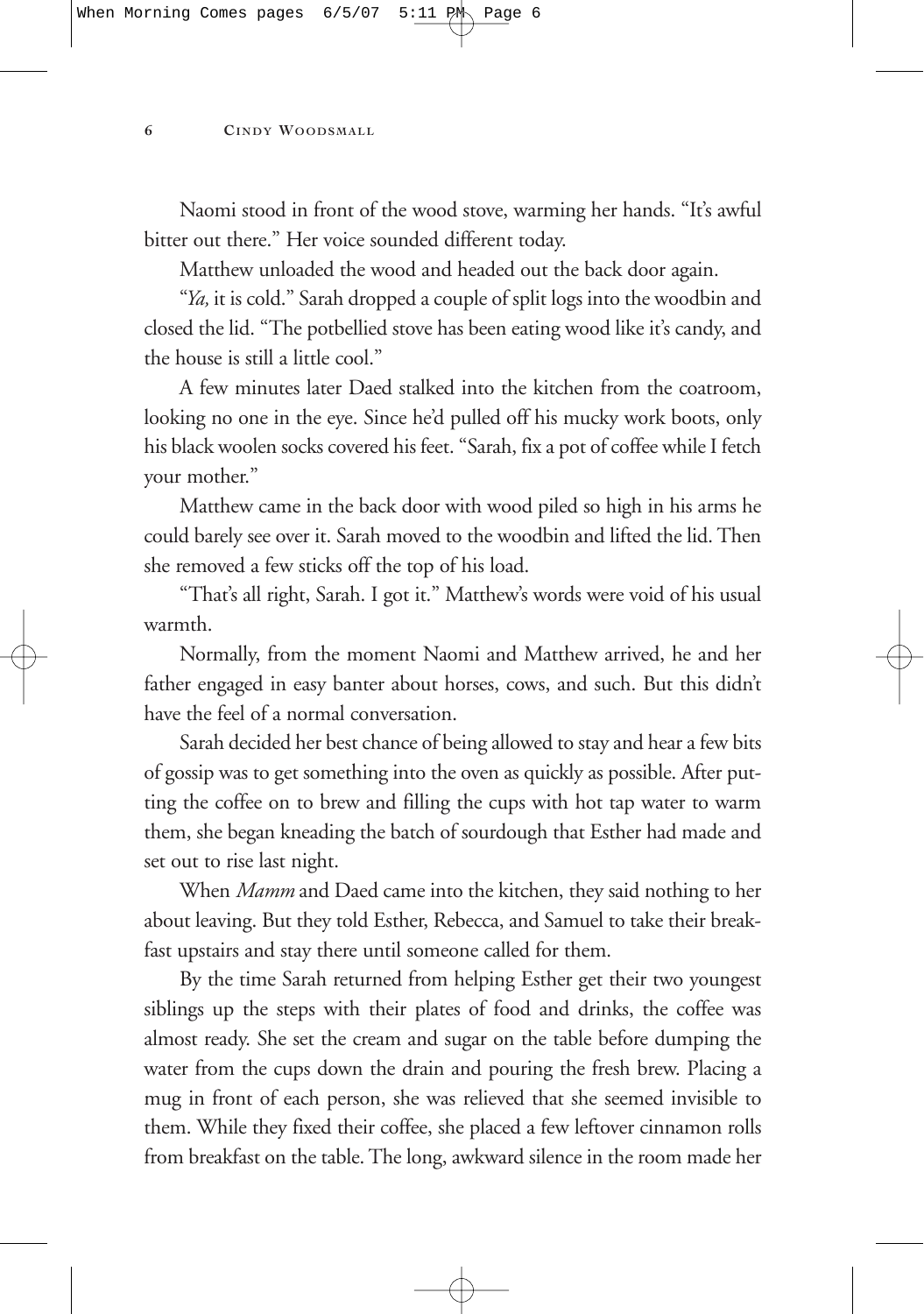wonder if any of them would say what was on their minds before she was banned to the upstairs with the others.

Daed tapped his spoon against the rim of his cup and focused on Naomi. "I suppose this visit is about Hannah."

Watching everyone out of the corner of her eye, Sarah stood quietly at the counter, molding a handful of dough into a dinner roll. Her insides quivered. Just the thought of Hannah's fall from on high made her feel guilty as well as triumphant.

Naomi cleared her throat. "I think the community was kept in the dark about the…about Hannah's secret for far too long."

Hannah's secret? The wad of dough in Sarah's hands plopped onto the floor. She grabbed it up.

"Sarah." Her father's voice vibrated the room.

She wheeled around. "Yes, Daed?"

"You shouldn't be in here."

She wanted to beg for permission to stay, but the look in Daed's eyes kept her from asking.

Matthew pushed his coffee cup to the center of the table. "Zeb, there's no keepin' what's taken place a secret. If ya don't share it, your children will have to rely on the rumors they'll hear to try to figure things out." Matthew closed his eyes and drew a deep breath before opening them again. "But this is your home and your family."

Her father clicked his tongue but gave a slight nod, letting Sarah know she could stay.

Naomi smoothed the front of her apron. "I've never seen our bishop so set in his mind against a body like he was Hannah. It was his and the preachers' stand concerning anything she said that made them force her to stay alone…"

Sarah couldn't catch a breath. She'd gone to the bishop and told him things about Hannah, but surely that wasn't what had caused this trouble.

Daed pushed his coffee mug away. "What new actions by my eldest daughter have caused you to come see me?"

Naomi looked to her son briefly. "Zeb, Ruth." She paused. "I hope you can find it within your hearts to forgive me."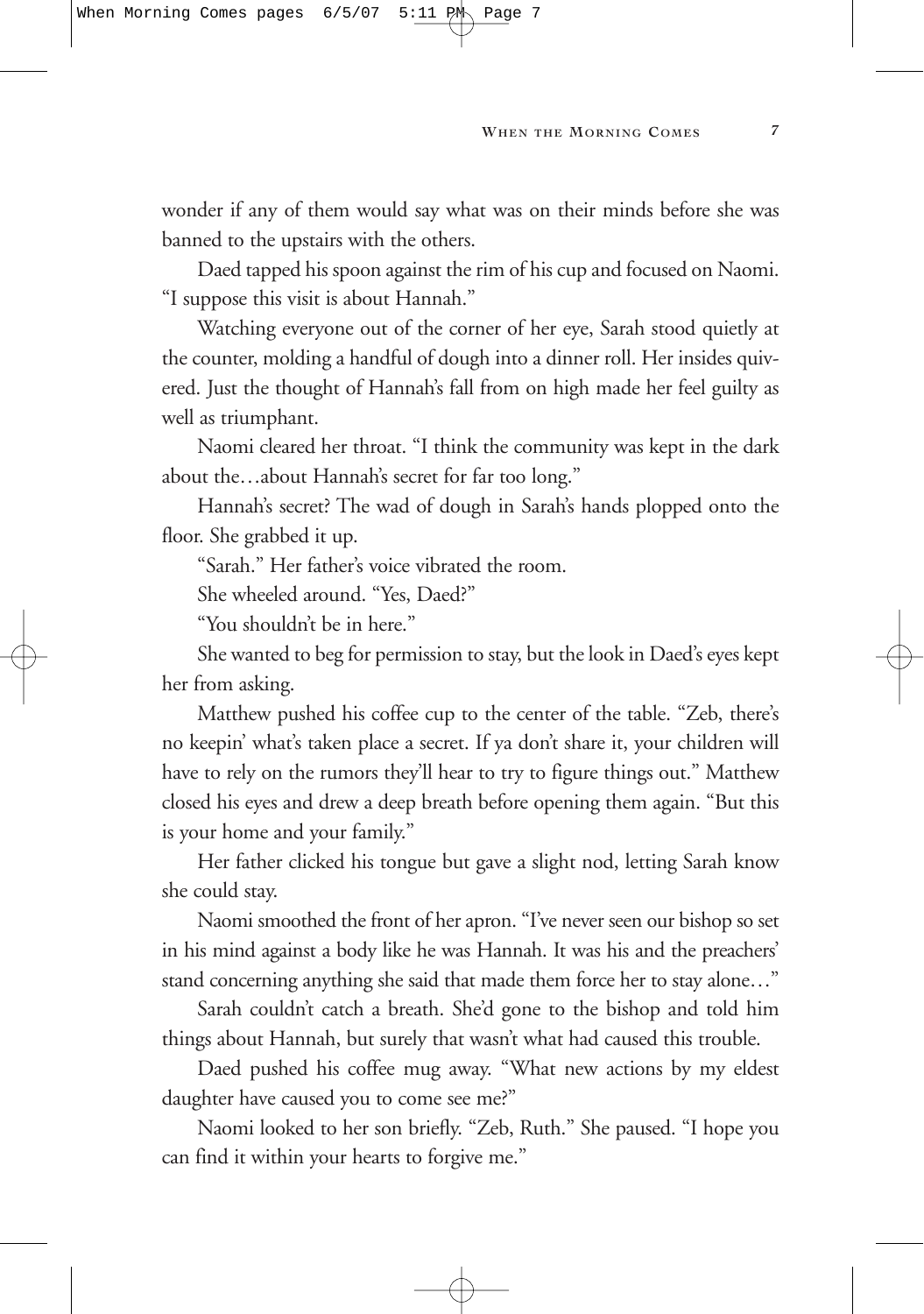Mamm's eyes opened wide. "Forgive you? You've done nothing wrong."

Daed glanced at Sarah. "We all know the tricks Hannah pulls. Don't take on guilt for her."

Sarah turned her back as if she hadn't heard him and washed the dough off her hands, hoping this conversation wouldn't end up pointing a finger in her direction.

He continued. "If you've come here thinking something is your fault, you're wrong. No one can take blame for the birth except Hannah herself."

Sarah turned to face her mother. "Hannah has a baby?"

Her mother stared blankly at the table. "Don't repeat that, Sarah."

Matthew rose from his seat. "None of what's happened is gonna stay a secret." He pointed Sarah toward the bench seat. "I think ya should tell her."

Sarah sat, unable to accept what she was hearing. How could her unmarried sister have a baby?

Daed buried his head in his hands. "Okay, okay. Ruth, tell her, but make it brief. Clearly, Naomi and Matthew have something they need to talk about."

"I…I don't know what to say." Mamm shook her head. "Do I tell her what Hannah said is true or what you think is true or what the bishop says is true?" Her eyes misted. "Tell me, Zeb. What am I to say about Hannah and about my firstborn grandchild?"

"Ruth." Naomi's calm voice cut through the freshly loosened anger. "I was there after Hannah gave birth. I would stake my life, even my son's life, that the child Hannah gave birth to was indeed conceived the way she told you."

Mamm clamped her hands on the table and buried her face against them, wailing, "Oh, God, what have we done?" She looked up at her husband. "What have we done?"

Resentment carved Daed's face as he shook his head. "Naomi has the heart of a mother. Of course she believes what Hannah told her."

Naomi stood, facing the head of the household in his own home. Almost instantly the sadness etched across her face disappeared, and fury replaced it. Sarah had never seen any woman face a man with such anger.

Matthew wrapped his hand around his mother's arm and motioned for her to sit. When she did, he nodded his approval. "Mamm was in the room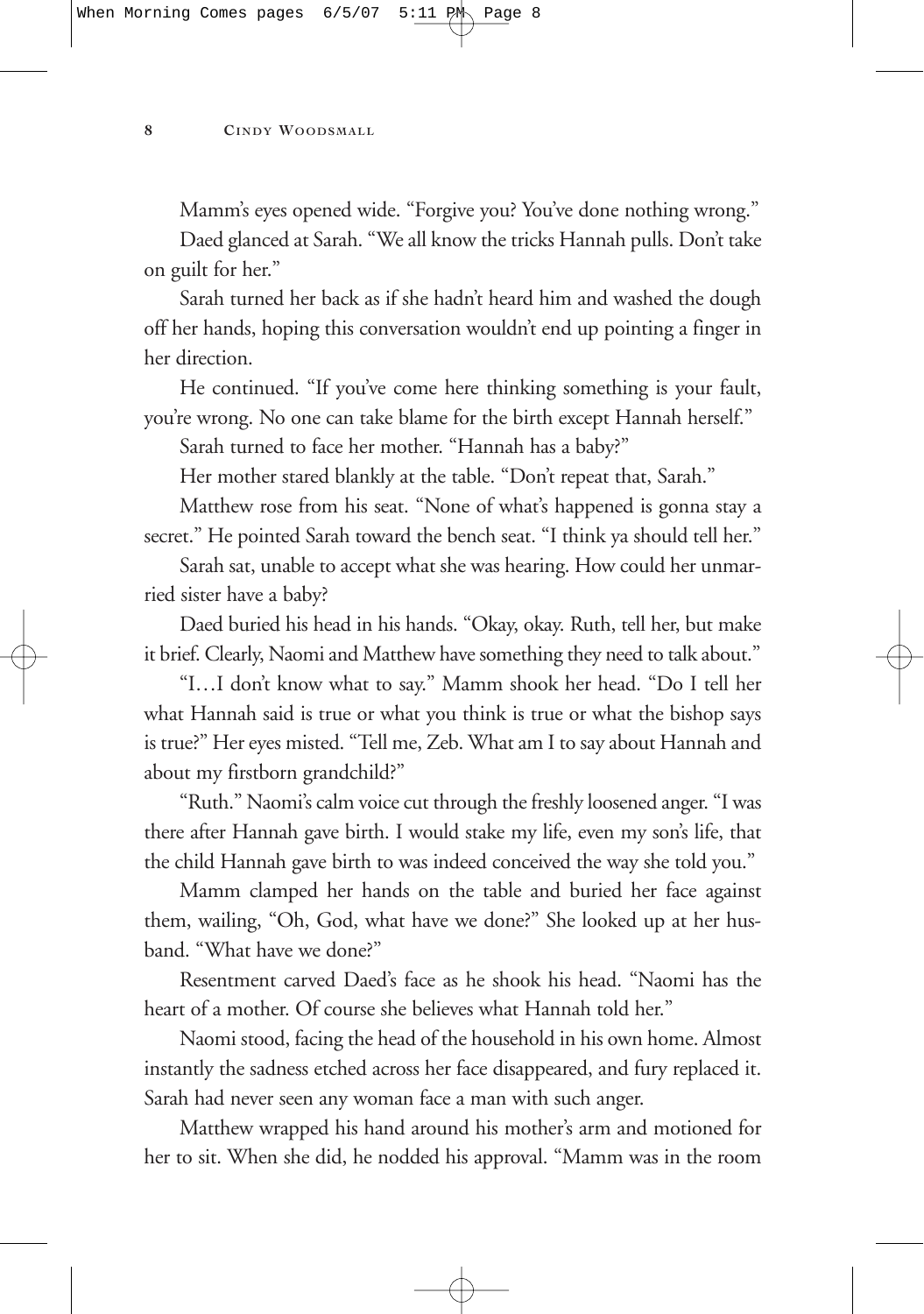and overheard Hannah praying about the attack. Hannah didn't even know she was there."

The room fell silent.

Hannah was attacked? Sarah dismissed that idea immediately. Her sister had made that up to cover her sin.

Zeb shoved the teaspoon into the sugar bowl, dumped a scoop into his coffee, and stirred it briskly. "More likely that you heard her repenting for telling us she was attacked when she wasn't."

Naomi rose, pointing a shaky finger at Daed. "Don't you dare spread lies about your daughter, Zeb Lapp, because you can't face the truth." She snapped her shawl tighter around her shoulders. "No wonder she didn't want you to know where she was going. She knew you'd never believe her; that you'd only condemn her." She turned to Matthew. "Get your coat. This man would rather listen to the sounds roaring inside his own head."

Mamm rose, looking horrified. "My Hannah's gone?"

Suddenly it became clear; this piece of information was the reason the Eshes had come here today.

Naomi placed her hand on Mamm's shoulder. "Matthew and I took her to the train station yesterday. She told no one where she was heading."

Daed looked to his wife. "But the rumors about her being out at night," he mumbled. "And I saw her with my own eyes in the arms of that *Englischer* doctor. The bishop saw her kissing that man she confessed to being engaged to—a young man who isn't even Amish. She was sneaking around behind our backs mailing letters and who knows what else."

Stiff and mute on the outside, Sarah was relieved there was a lot of evidence against Hannah that went way beyond the pot Sarah had stirred.

Mamm plunked into her chair, staring at Daed. "Is your list of wrongdoings against Hannah all you have to say about this?"

Her mother's look of disbelief at Daed rattled Sarah even more than this news.

Mamm reached across the table and grasped Sarah's hands. "The baby was born the night Mary came to stay here—" Mamm broke into sobs, unable to say anything else.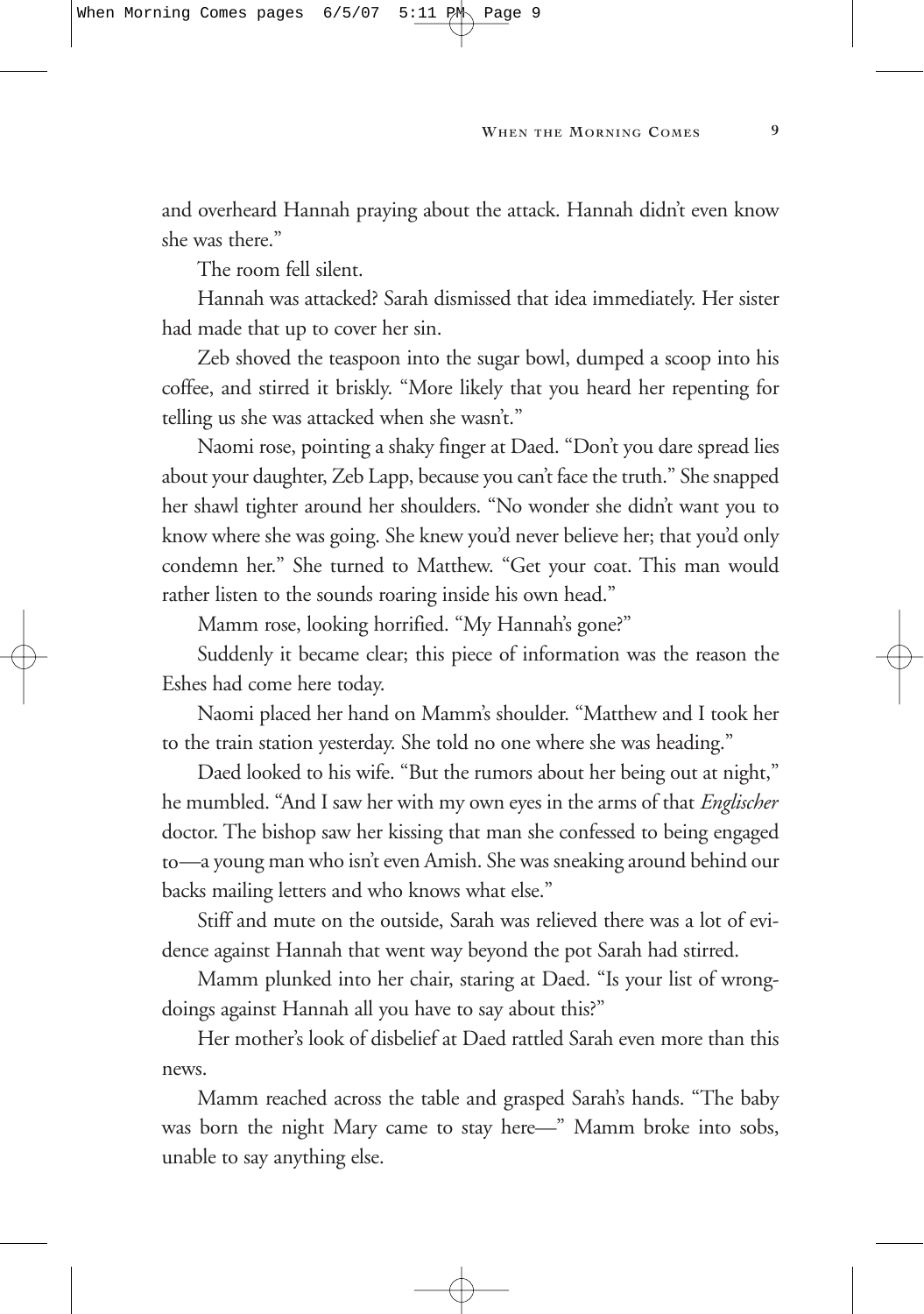In spite of the years of frustration that had built between her and her sister, Sarah needed someone to admit that they were all pulling a meanspirited prank. But the grief in her parents' eyes told her this was no hoax.

A horrid scream banged against her temples, making her fight to hold on to her good sense. She looked to Matthew, hoping he had some words of comfort for her. But he seemed torn between anger and sympathy.

His eyes bored into her. "The church leaders had insisted Hannah spend a night alone to rethink her account of how she came to be pregnant. I went to check on her anyway and realized she was in labor and needed…"

His mother eased over to him and placed her hands on his shoulders. "Matthew and I tried to get help for her, but the phone lines were down because of a storm, and...the baby died within minutes of being born."

Matthew reached inside his shirt and pulled out a small stack of folded papers. "Hannah wrote these before she left."

He started to lay them on the table, but Daed took them.

Dazed, Sarah didn't budge. She hadn't liked it when the whole community put Hannah on an undeserved pedestal, but she hadn't wished for this either.

"Sarah," Matthew said, "don't you have something you need to say?"

Her skin felt as if it were being peeled off. Heat ran through her arms and chest. "N-no, of course not."

But God knew she did. Did Matthew know it too?



Luke waited outside the Yoder home for someone to respond to his knock. The hour was awful early to be making a call, but during the night a desire to apologize to his fiancée for their serious disagreement had nagged at him. He needed to share the conversation he'd had with Hannah yesterday before she left and hoped it would bring Mary some measure of peace.

The door swung open, and Mary's mother, Becky, stared back at him.

She didn't step back or open the door farther. "She doesn't want to see you."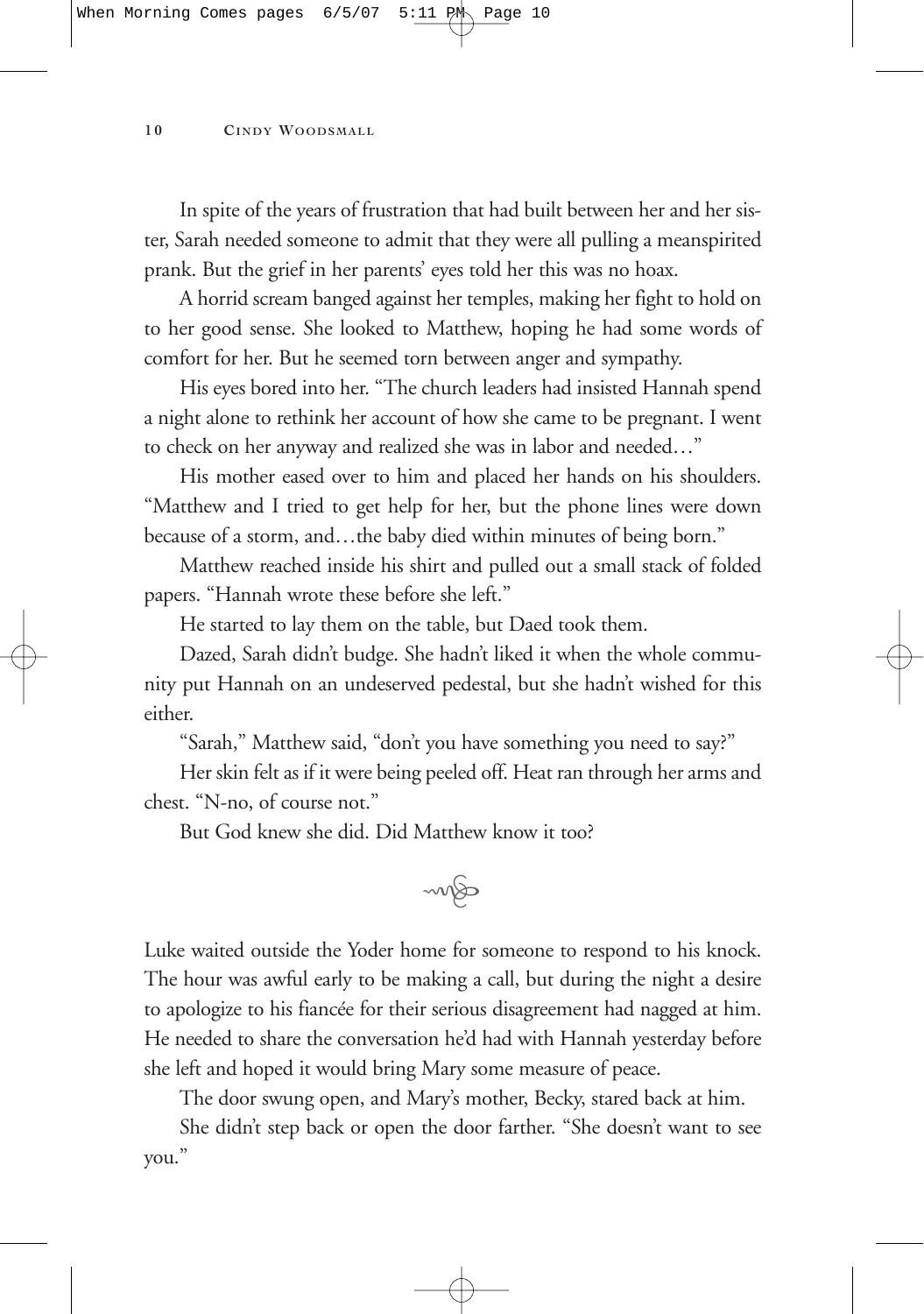Luke resisted the urge to push past her. "I'm sure of that, but I need to talk to her anyway."

She shook her head. "This thing with Hannah is just too much for us to deal with."

He inwardly winced at the lies people believed about his sister. Sadder still, until Hannah was about to board the train, he'd believed them too. "Mary has to be hurting because Hannah's gone. Don't you think it'd be best for Mary's health if she and I talked things out?"

John Yoder came up behind his wife.

"Go home for today, Luke. Just go on home." He shut the door.

Luke stared at the closed door. He knew it'd be a battle to win Mary back.

He moved to the steps of the porch, brushed snow off them with his boot, and sat down. He propped his elbows on his knees and stared out over the snow-covered land. Acknowledging his prejudice against Hannah hadn't been easy. He was as good at pointing an accusing finger and deciding who was right and wrong as his father was.

The memory of his venom against his sister still haunted him, even in the wake of the forgiveness she'd offered him before she boarded the train. The horrid reality was, she'd been raped. And she had borne the trauma and the pregnancy in absolute isolation while rumors devastated her.

Luke groaned. "Father God, how could I have been so stupid? Please help Mary forgive me."

The prayer crossed his lips, and he rose and walked to the buggy.

Before getting in, he looked toward the first story, where Mary slept these days since climbing steps was still difficult for her. She was standing at the window. He lifted his hand and held it there.

He saw her moving about, but she didn't leave the window. A moment later a popping sound came from the window, and she lowered the top pane. She opened her mouth as if to say something, then stopped.

Luke lowered his hand. "I was wrong about Hannah."

Her pale face didn't change. She did that chin-tilting gesture, telling him that although her body still dealt with some frailties from their buggy